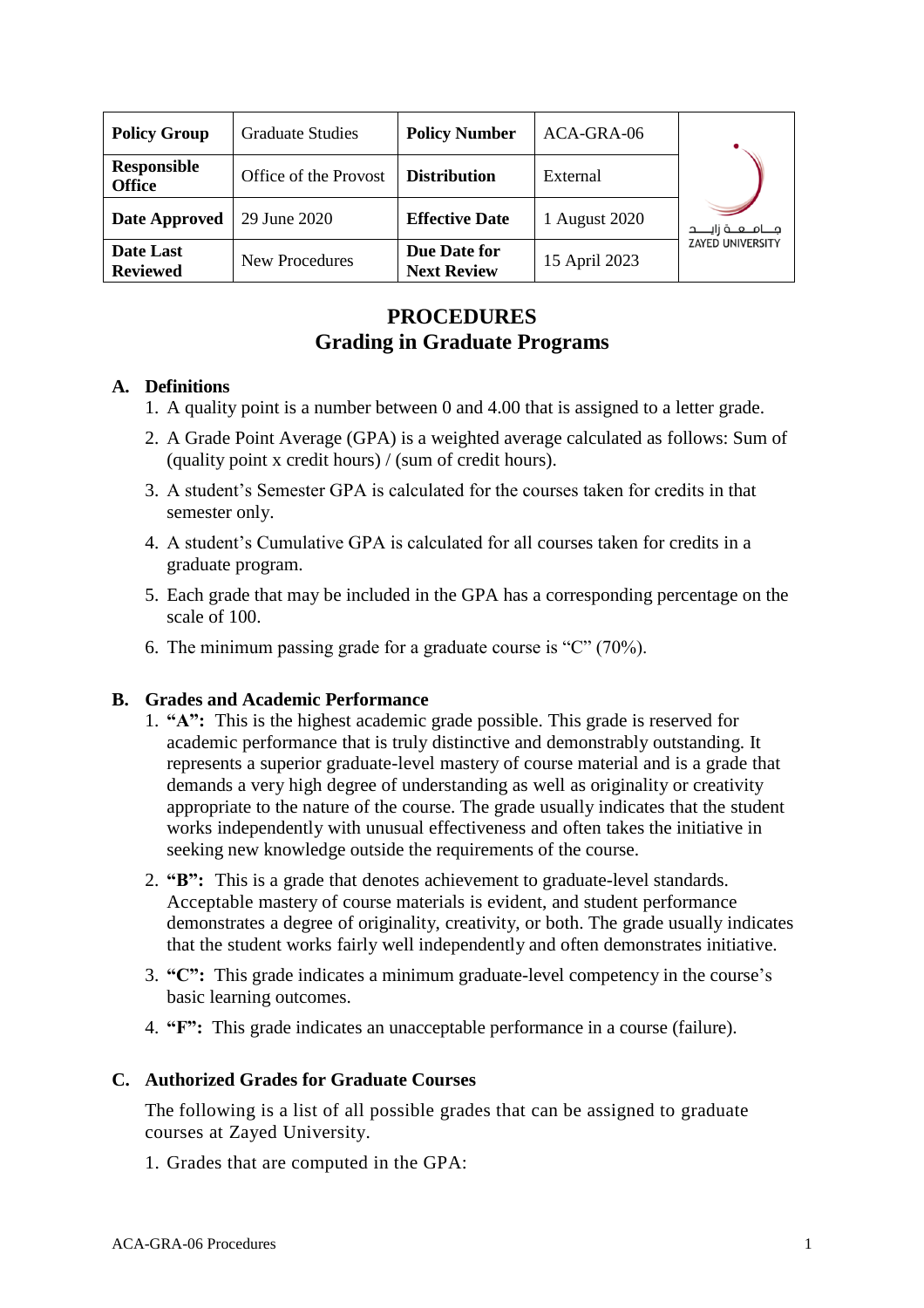| Grade         | <b>Quality Point</b> | Percentage | <b>Explanation</b> |
|---------------|----------------------|------------|--------------------|
| A             | 4.00                 | 90-100     | Excellent          |
| $A-$          | 3.70                 | 87-89      | Excellent          |
| $B+$          | 3.30                 | 84-86      | Very Good          |
| B             | 3.00                 | 80-83      | Good               |
| $B -$         | 2.70                 | 77-79      | Satisfactory       |
| $C+$          | 2.30                 | 74-76      | Satisfactory       |
| $\mathcal{C}$ | 2.00                 | 70-73      | Fair               |
| F             |                      | $0 - 69$   | Fail               |

2. Special grades that are not computed in the GPA:

| Grade     | <b>Meaning</b>                         | <b>Explanation</b>                                                                                                                                              |  |
|-----------|----------------------------------------|-----------------------------------------------------------------------------------------------------------------------------------------------------------------|--|
| I         | Incomplete                             | Temporary grade; course requirements not<br>completed within the specified semester/term                                                                        |  |
| P         | Pass                                   | Satisfactory performance for 'Pass/No Pass'<br>courses only                                                                                                     |  |
| <b>NP</b> | No Pass                                | Unsatisfactory performance for 'Pass/No<br>Pass' courses only                                                                                                   |  |
| CC        | <b>Continuing Course</b>               | Satisfactory progress in a continuing, multi-<br>semester course; used primarily for projects<br>and research theses/dissertations                              |  |
| NC        | No Credit,<br><b>Continuing Course</b> | No credit is granted for unsatisfactory<br>progress in a continuing, multi-semester<br>course; used primarily for projects and<br>research theses/dissertations |  |
| W         | Withdrawal                             | Course withdrawal                                                                                                                                               |  |
| WF        | Fail Withdrawal                        | Withdrawal due to failure to complete course<br>requirements                                                                                                    |  |
| <b>TC</b> | <b>Transfer Credit</b>                 | Credit granted for course taken at another<br>institution                                                                                                       |  |
| AU        | Audit                                  | Course taken without credit                                                                                                                                     |  |
| <b>CR</b> | Credit                                 | Credit by course challenge exam                                                                                                                                 |  |

### 3. Incomplete (I) Grades

- a) A student in a course may be granted an "I" grade if the student is unable to complete a particular requirement (e.g., project, term paper, final exam) for the course within the specified time period of the course due to unusual circumstances.
- b) It is the student's responsibility to submit to the instructor the necessary documents to substantiate a reason for not being able to complete a course requirement in time for consideration before the instructor submits the final grades of the course.
- c) A student who has received an "I" grade will have a maximum of four (4) calendar months after the official end of the semester to complete the missing requirement of the course. The responsibility for making arrangements with the instructor to complete all outstanding coursework rests entirely with the student.
- d) The instructor assesses the completed work and submits a request to change the grade for the student from "I" to a permanent grade within two (2) days